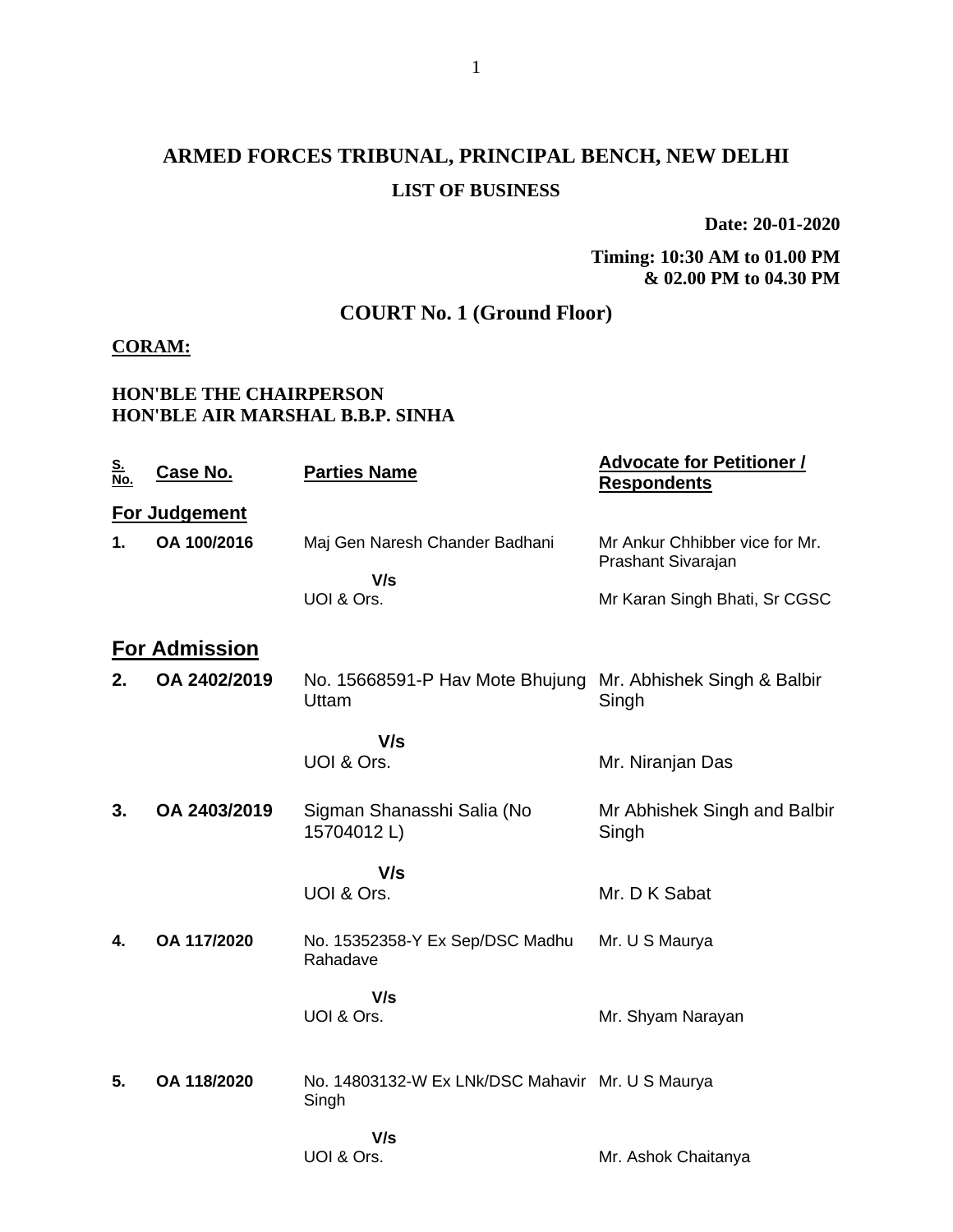| 6.  | OA 120/2020 | No 2485979M Ex Sep/DSC Mandip<br>Singh                        | Mr US Maurya                |
|-----|-------------|---------------------------------------------------------------|-----------------------------|
|     |             | V/s                                                           |                             |
|     |             | UOI & Ors.                                                    | Mr. Ashok Chaitanya         |
| 7.  | OA 121/2020 | No. 4068827-N Ex L/Nk/DSC Gopal<br>Singh                      | Mr. U S Maurya              |
|     |             | V/s<br>UOI & Ors.                                             | Mr. Avdhesh Kumar Singh     |
| 8.  | OA 134/2020 | Ex Sep/DSC Lekh Bahadur Thapa (No Mr US Maurya<br>14920148 M) |                             |
|     |             | V/s<br>UOI & Ors.                                             | None                        |
| 9.  | OA 135/2020 | No 1482081Y Ex Sep/DSC Shri<br>Krishan                        | Mr US Maurya                |
|     |             | V/s<br>UOI & Ors.                                             | None                        |
| 10. | OA 136/2020 | Ex Nk/DSC Jagat Narayan (No<br>13965341 P)                    | Mr US Maurya                |
|     |             | V/s<br>UOI & Ors.                                             | None                        |
| 11. | OA 141/2020 | No. 7239961-H Ex Sep/DSC R. Maria<br>Sagaya Roopan            | Mr. U S Maurya              |
|     |             | V/s<br>UOI & Ors.                                             | None                        |
| 12. | OA 142/2020 | Sub (RT) Davendra Kumar Singh (JC-<br>468674K)                | Mr Ajit Kakkar & Associates |
|     |             | V/s<br>UOI & Ors.                                             | None                        |
| 13. | OA 143/2020 | No 15102557M Ex Sep/DSC Rajinder<br>Singh                     | Mr US Maurya                |
|     |             | V/s<br>UOI & Ors.                                             | None                        |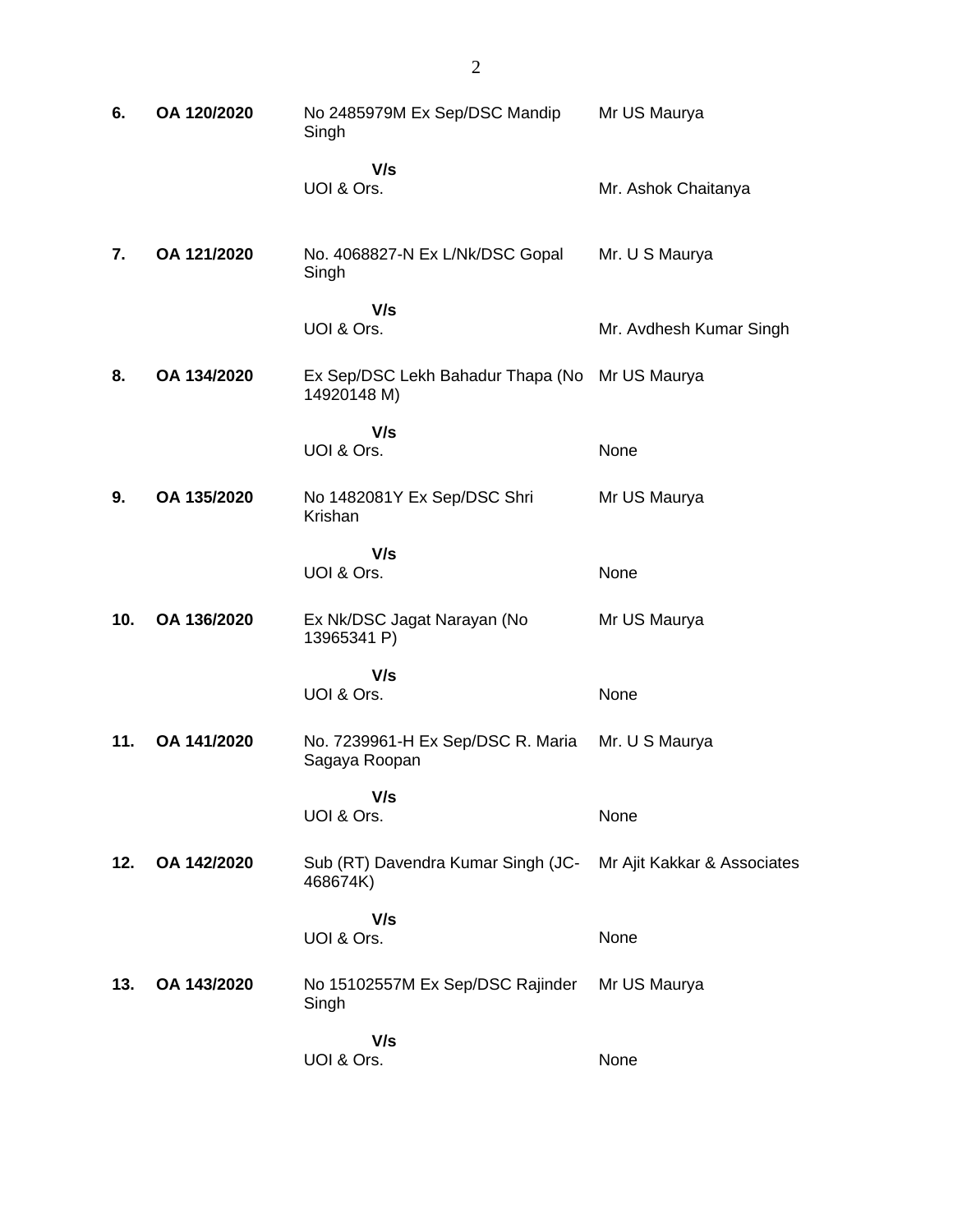|     | <b>For Execution</b>                                   |                                                  |                           |
|-----|--------------------------------------------------------|--------------------------------------------------|---------------------------|
| 14. | MA 1939/2019<br>$\overline{\mathsf{I}}$<br>TA 192/2009 | Ex Col RM Sharma (Retd) (IC<br>28420W)           | In Person                 |
|     |                                                        | V/s<br><b>UOI &amp; Ors</b>                      | Mr VS Tomar               |
| 15. | MA 2527/2019<br>ın                                     | Ex Rect Hukam (No 18020360 M)                    | Mr Ajit Kakkar            |
|     | OA 160/2019                                            | V/s<br><b>UOI &amp; Ors</b>                      | Mr. Satya Ranjan Swain    |
|     | <b>For Orders</b>                                      |                                                  |                           |
| 16. | MA 167/2020<br>in<br>OA 787/2018                       | Ex CPO Pradeep Kumar Verma (No<br>112563) & Ors. | Mr Praveen Kumar          |
|     |                                                        | V/s<br>UOI & Ors                                 | Mr. V S Tomar             |
|     | <b>For Hearing</b>                                     |                                                  |                           |
| 17. | OA 729/2019                                            | Sub Devender Singh (Retd) (JC<br>471327W)        | Mr SS Pandey & Associates |
|     |                                                        | V/s<br>UOI & Ors.                                | Mr Avdhesh Kumar Singh    |
| 18. | OA 823/2019<br>with<br>MA 1461/2019                    | Sep Bhupender Kumar (No<br>4574801 X)            | Mr DS Kauntae             |
|     |                                                        | V/s<br>UOI & Ors.                                | Mr Ashok Chaitanya        |
| 19. | OA 1148/2019<br>with                                   | No. 10315973-F Hav/Clk Satyen                    | Ms. Archana Ramesh        |
|     | MA 160/2020                                            | V/s<br>UOI & Ors.                                | Mr. Rajesh Kumar Das      |
| 20. | OA 1611/2019                                           | Sep/DSC Ramji Yadava (No<br>13966482 W)          | Mr US Maurya              |
|     |                                                        | V/s<br>UOI & Ors.                                | Ms. Jyotsna Kaushik       |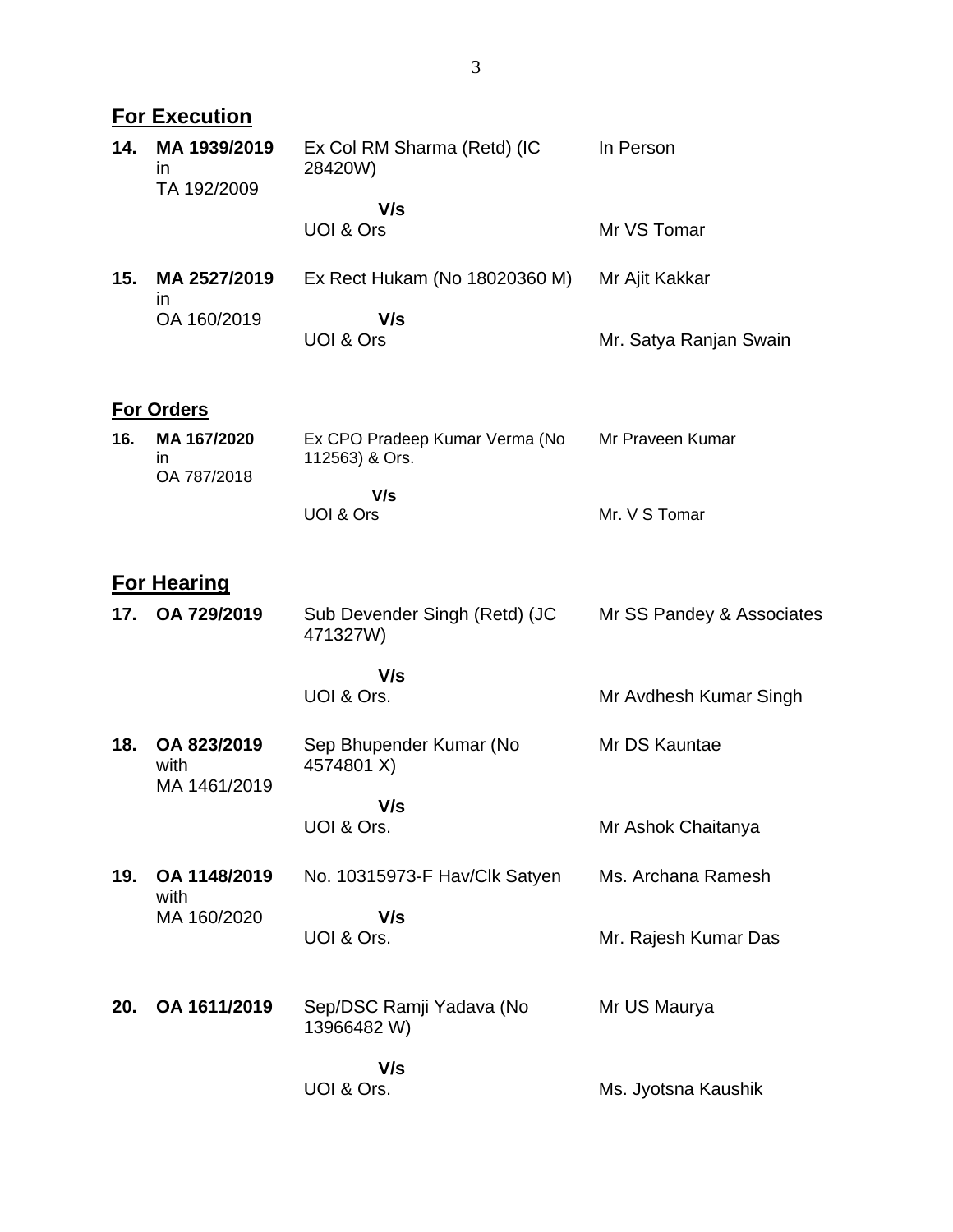| 21. | OA 2307/2019 | No 1450449A Sep Mohammad<br>Mukhtar Ansari                    | Mr VS Kadian                              |
|-----|--------------|---------------------------------------------------------------|-------------------------------------------|
|     |              | V/s<br>UOI & Ors.                                             | Mr Neeraj, Sr CGSC                        |
| 22. | OA 2308/2019 | Ex Nk/DSC Nirinder Singh (No<br>13960984 H)                   | Mr US Maurya                              |
|     |              | V/s<br>UOI & Ors.                                             | Mr JS Rawat                               |
| 23. | OA 2314/2019 | Sep Surendra Kumar Dubey (No<br>15111402 Y)                   | Mr Virender Singh Kadian                  |
|     |              | V/s<br>UOI & Ors.                                             | Mr. Karan Singh Bhati, Sr.<br><b>CGSC</b> |
| 24. | OA 2316/2019 | Ex Sep /DSC Subhash Chand (No<br>15368692K)                   | Mr US Maurya                              |
|     |              | V/s<br>UOI & Ors.                                             | Mr. S P Sharma                            |
| 25. | OA 2317/2019 | Nb Sub/DSC Bichitra Nanda Swain Mr US Maurya<br>(JC 844452 K) |                                           |
|     |              | V/s<br>UOI & Ors.                                             | Mr. Arvind Patel                          |
| 26. | OA 2318/2019 | No 13977411P Sep/DSC Sarata<br><b>Kumar Nayak</b>             | Mr US Maurya                              |
|     |              | V/s<br>UOI & Ors.                                             | Ms. Jyotsna Kaushik                       |
| 27. | OA 2333/2019 | IC-45297Y Maj Gen Shammi Raj                                  | Mr. Indra Sen Singh/Abhishek<br>Singh     |
|     |              | V/s<br>UOI & Ors.                                             | Mr Anil Gautam                            |
| 28. | OA 2334/2019 | No 14391047L Nk/DSC Amin<br>Chand                             | Mr US Maurya                              |
|     |              | V/s<br>UOI & Ors.                                             | Mr Ashok Chaitanya                        |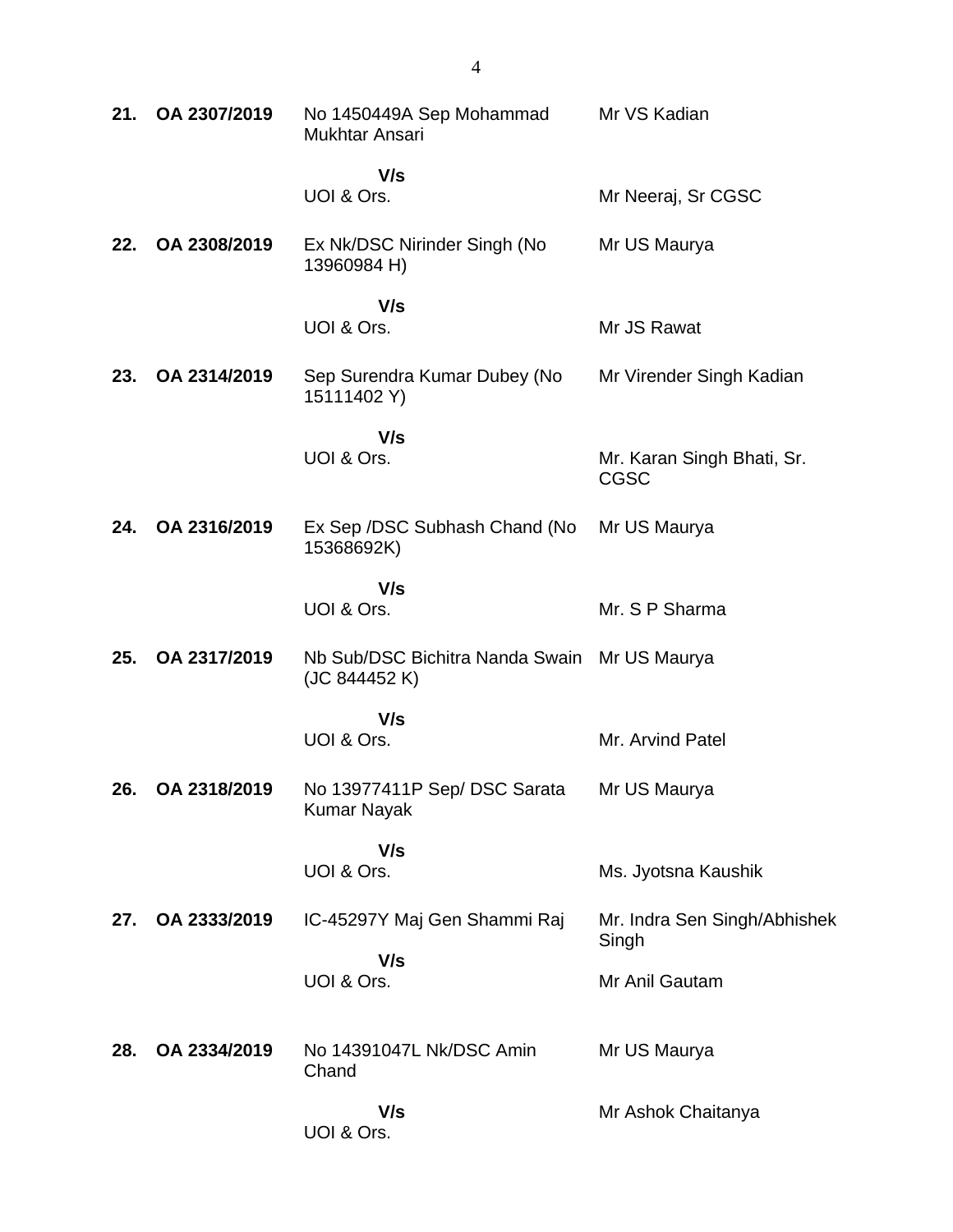**For Final Hearing**

| 29. | OA 1949/2017 | 50803K Capt(IN) Purushottam<br>Soman (Retd)          | Mr. S S Pandey & Associates |
|-----|--------------|------------------------------------------------------|-----------------------------|
|     |              | V/s<br>UOI & Ors.                                    | Mr. Harish V Shankar.       |
| 30. | OA 1231/2019 | (JC 732405 L) Nb Sub (SKT/GS&C)<br>Amar Singh & Ors. | Mr SM Dalal                 |
|     |              | V/s<br>UOI & Ors.                                    | Mr YP Singh                 |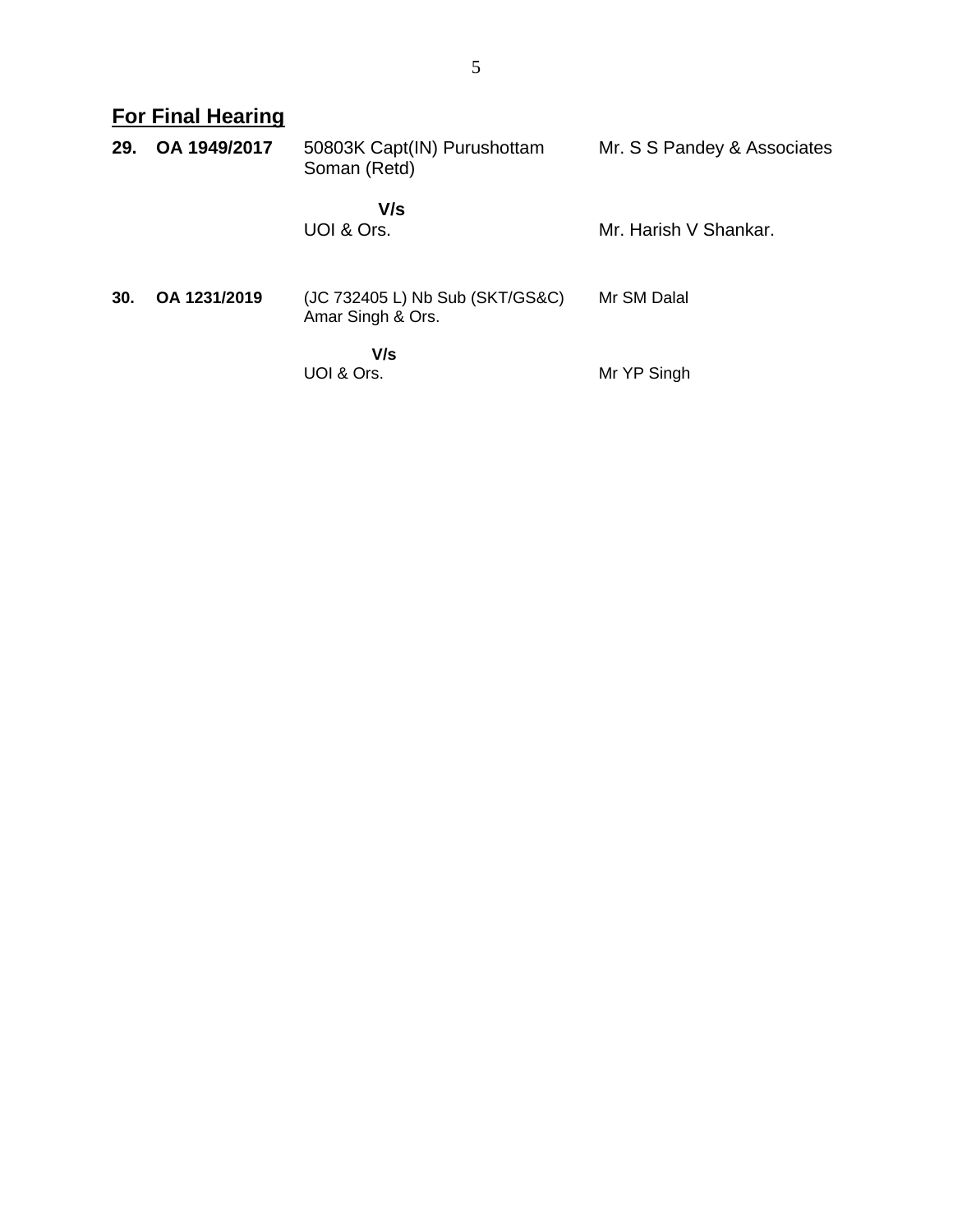## **ARMED FORCES TRIBUNAL, PRINCIPAL BENCH, NEW DELHI LIST OF BUSINESS**

**Date: 20-01-2020**

**Timing: 10:30 AM to 01.00 PM & 02.00 PM to 04.30 PM**

### **COURT No. 2 (Ground Floor)**

### **CORAM:**

### **HON'BLE MS. JUSTICE SUNITA GUPTA HON'BLE LT. GEN. PHILIP CAMPOSE**

| <u>S.<br/>No.</u> | Case No.              | <b>Parties Name</b>                                                  | <u><b>Advocate for Petitioner /</b></u><br><b>Respondents</b> |
|-------------------|-----------------------|----------------------------------------------------------------------|---------------------------------------------------------------|
|                   | <b>For Judgement</b>  |                                                                      |                                                               |
| 1.                | OA 421/2015<br>with   | Cpl K K Chaurasia                                                    | Mr. Ajit Kakkar                                               |
|                   | MA 923/2017           | V/s<br>UOI & Ors.                                                    | Mr V Pattabhi Ram                                             |
|                   | <b>For Re-Hearing</b> |                                                                      |                                                               |
| 2.                | OA 2070/2018          | Sqn Ldr Shilpa Rao (Retd)                                            | Mr. Sumit Choudhary                                           |
|                   |                       | V/s<br>UOI & Ors.                                                    | Mr. Harish V Shankar                                          |
|                   | <b>For Admission</b>  |                                                                      |                                                               |
| 3.                | OA 1249/2019          | Sub Sanjeev Singh (JC 338639 X)                                      | Mr SS Pandey & Associates                                     |
|                   |                       | V/s<br>UOI & Ors.                                                    | Mr. Ashok Chaitanya                                           |
| 4.                | OA 1643/2019          | IC-53230P Col Rajeev Raghav                                          | Mr. SS Pandey & Associates                                    |
|                   |                       | V/s<br>UOI & Ors.                                                    | Mr SP Sharma                                                  |
| 5.                | OA 1646/2019          | IC-55090M Lt Col Jatinderbir Singh Mr. SS Pandey & Associates<br>V/s |                                                               |
|                   |                       | UOI & Ors.                                                           | Mr Harish V Shankar                                           |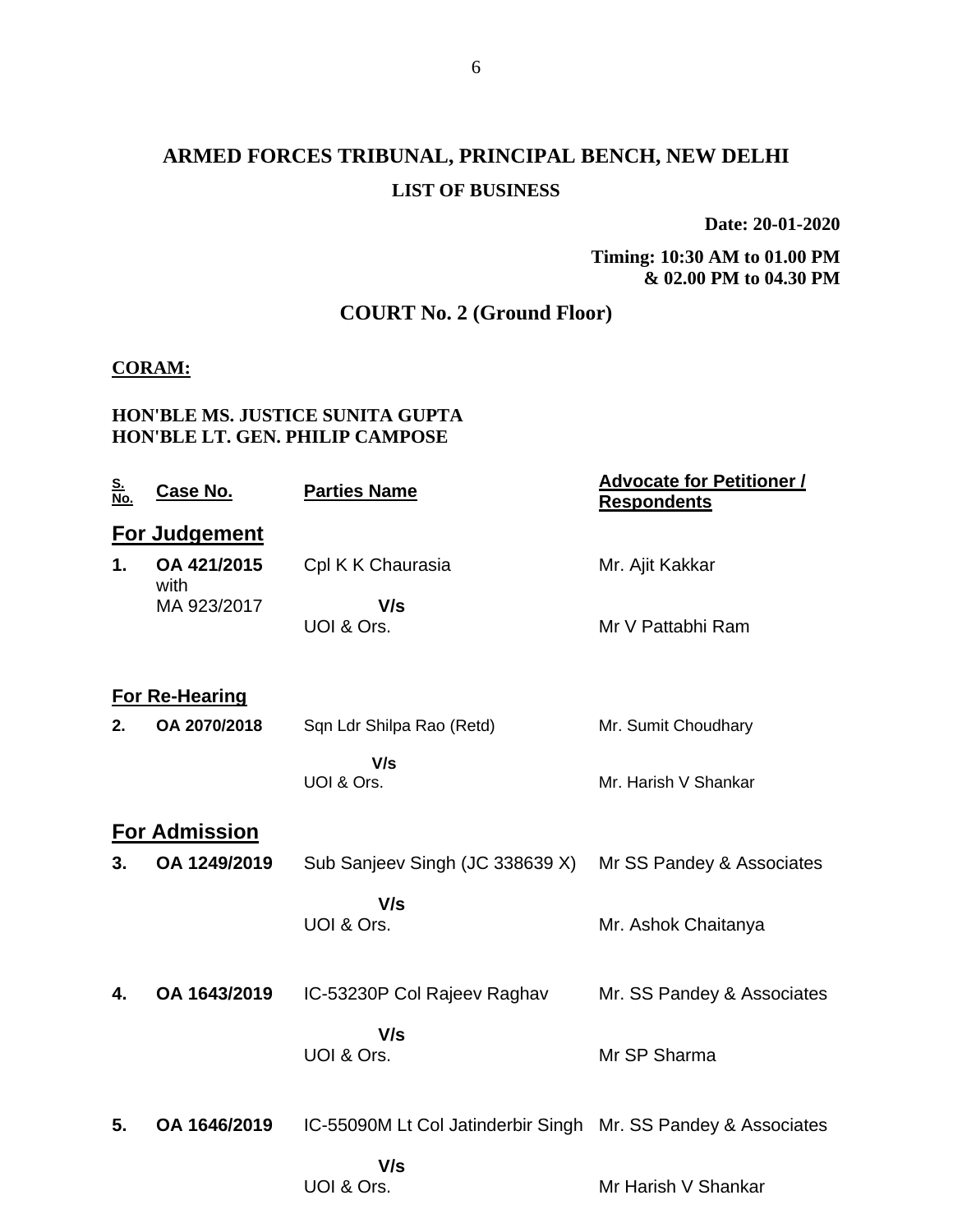| 6.  | OA 1648/2019                         | Hav Brajesh Kumar Choubey (No<br>15669355 A)                         | Mr Indra Sen Singh &<br>Abhishek Singh    |
|-----|--------------------------------------|----------------------------------------------------------------------|-------------------------------------------|
|     |                                      | V/s<br>UOI & Ors.                                                    | Mr Arvind Patel                           |
| 7.  | OA 1649/2019                         | Gp Capt Venugopalan<br>Mukundamoni (Retd) (No 19084)                 | Mr. Baljeet Singh                         |
|     |                                      | V/s<br>UOI & Ors.                                                    | Mr. Karan Singh Bhati, Sr.<br><b>CGSC</b> |
| 8.  | OA 1956/2019<br>with<br>MA 2827/2019 | Mrs. Elizabeth Chandy W/O (IC-<br>38054 L) Late Maj PC Chandy<br>V/s | Mr. Anil Srivastava &<br>Associates       |
|     |                                      | UOI & Ors.                                                           | Mr. Karan Singh Bhati, Sr.<br><b>CGSC</b> |
| 9.  | OA 2300/2019<br>(OA 77/2018)         | Smt. Nirmala Nagpaul W/o Late Lt.<br>Col Vijay Nagpaul (IC-20963)    | Mr. Anil Srivastava                       |
|     | (RB, Lucknow)                        | V/s<br>UOI & Ors.                                                    | Mr Satya Ranjan Swain                     |
| 10. | OA 2302/2019<br>with<br>MA 3204/2019 | Hav (GD) Suresh Chand<br>(No.14414159A)                              | Mr. S B Singh                             |
|     | (OA 540/2018<br>(RB, Jaipur)         | V/s<br>UOI & Ors.                                                    | Mr Anil Gautam                            |
| 11. | OA 2353/2019                         | Sub Maj (Clk SD) Pradipta Samal<br>(JC 300607 L)<br>V/s              | Mr SS Pandey & Associates                 |
|     |                                      | UOI & Ors.                                                           | Ms. Jyotsna Kaushik                       |
| 12. | OA 2354/2019                         | Sub Maj (Hony Capt) Upendra<br>Kumar Sharma (Retd) (JC 268839<br>N)  | Mr SS Pandey & Associates                 |
|     |                                      | V/s<br>UOI & Ors.                                                    | Mr. Arvind Patel                          |
| 13. | OA (Appeal)<br>9/2020                | Sgt Vikash Kumar Singh (903283-H)                                    | Mr. Mohan Kumar & Associates              |
|     |                                      | V/s<br>UOI & Ors.                                                    | Mr. Tarunvir Singh Khehar                 |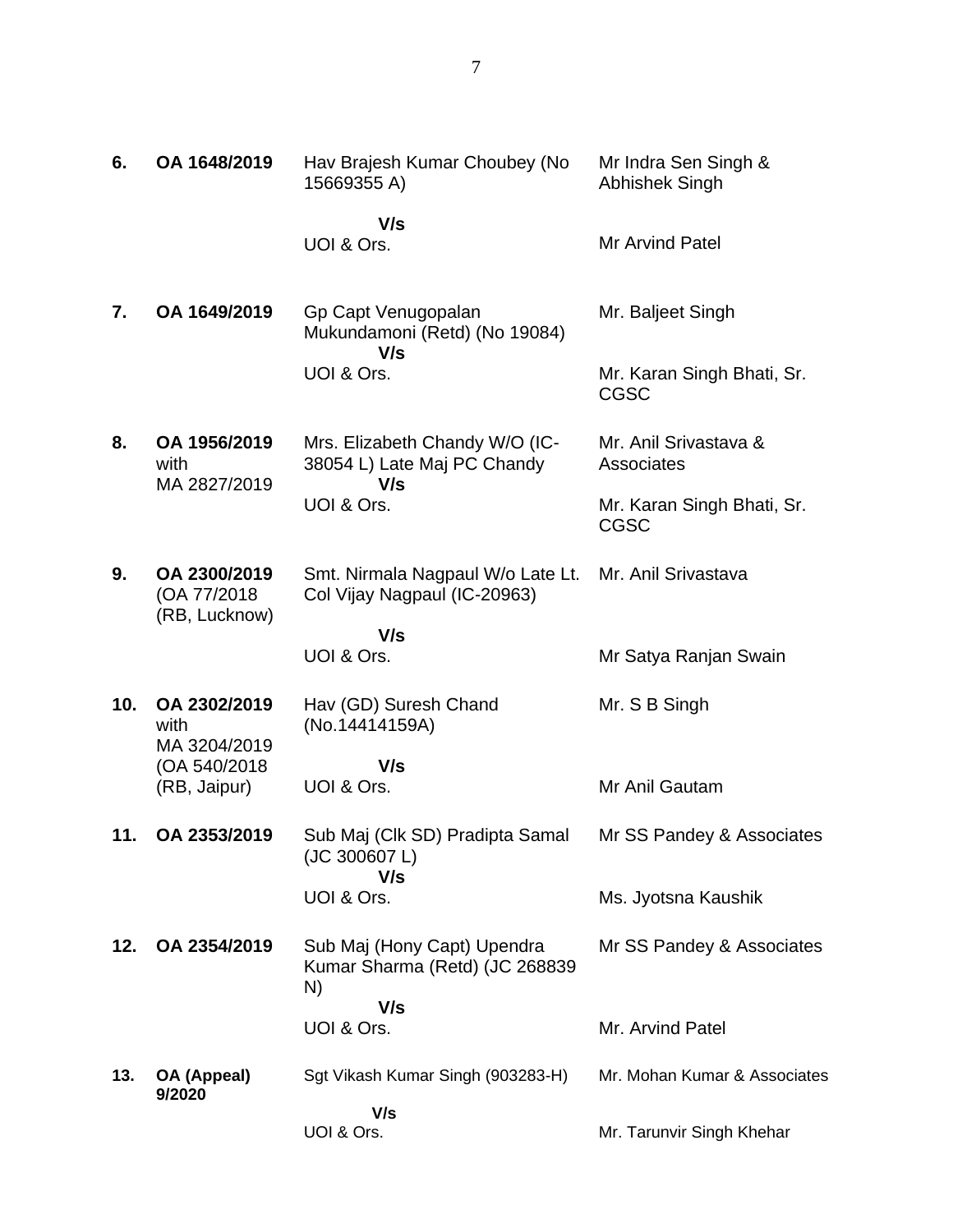**14. OA 114/2020** with MA 132/2020 Ex Hav Mahadev (No 14476050P)  **V/s** UOI & Ors. Mr. Praveen Kumar Mr. Barkha Babbar **15. OA 115/2020** with MA 133/2020 Lt Cdr Suthram Suresh (Retd.) (50632- Ms. Archana Ramesh Y)  **V/s** UOI & Ors. None **16. OA 130/2020** with MA 156/2020 Ex Nk Pramod Kumar (14540228-X)  **V/s** UOI & Ors. Mr. Praveen Kumar None **17. OA 131/2020** with MA 157/2020 Ex Sgt Sanjay Kumar Roy (774754-F)  **V/s** UOI & Ors. Mr Praveen Kumar None **18. OA 132/2020** with MA 158/2020 Ms Lipy Kapoor W/O Late Col Rishi Kapoor (IC-48319X)  **V/s** UOI & Ors. Mr. Anand Kumar None **19. OA 133/2020** with MA 159/2020 Ex CHME Manoj Kumar (No 114133 W)  **V/s** UOI & Ors. Mr Ved Prakash None **20. OA 137/2020** with MA 163/2020 JC-730238F Ex Sub Narender Singh  **V/s** UOI & Ors. Mr. Praveen Kumar None **21. OA 138/2020** with MA 164/2020 Ex Nk Jagbir Singh Dagar (1483463-P) Mr. Ved Prakash  **V/s** UOI & Ors. None **22. OA 139/2020** with MA 165/2020 Ex Rect Rajat Sharma (13781870-F)  **V/s** UOI & Ors. Mr. Ved Prakash None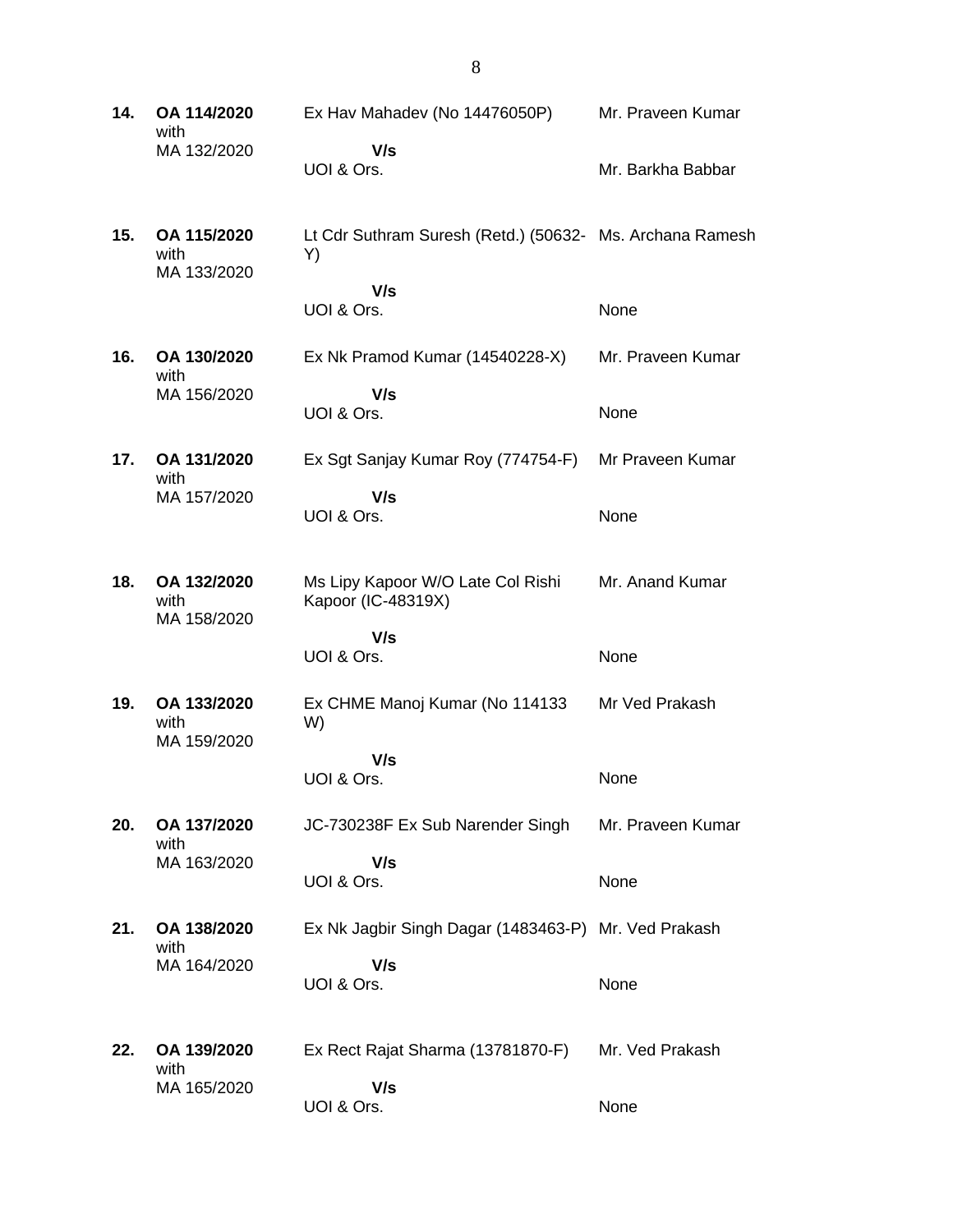| 23. | OA 140/2020<br>with<br>MA 166/2020 | JC-669191H Ex Sub Lavhate Suresh<br>Akaram                        | Mr. Durgesh Kumar Sharma               |
|-----|------------------------------------|-------------------------------------------------------------------|----------------------------------------|
|     |                                    | V/s<br>UOI & Ors.                                                 | None                                   |
|     |                                    | <b>For Hearing (Pleadings not complete)</b>                       |                                        |
| 24. | OA 93/2019                         | EX CHMECH (P) Joju C Joy (No<br>13071H)                           | Mr. Ved Prakash                        |
|     |                                    | V/s<br>UOI & Ors.                                                 | Mr. Shyam Narayan                      |
| 25. | OA 94/2019                         | Ex PO A (AH) Sundeep Pathak (No<br>136120R)                       | Mr Ved Prakash                         |
|     |                                    | V/s<br>UOI & Ors.                                                 | Mr. Shyam Narayan                      |
| 26. | OA 95/2019                         | Ex POELA Murali Krishnan V K<br>$(136180-A)$                      | Mr. Ved Prakash                        |
|     |                                    | V/s<br>UOI & Ors.                                                 | Mr. Arvind Patel                       |
| 27. | OA 981/2019<br>with                | Ex Nk (TS) Pawan Singh (No 2891125 Mr Virender Singh Kadian<br>W) |                                        |
|     | MA 1645/2019                       | V/s<br>UOI & Ors.                                                 | Mr. V S Tomar                          |
|     | <b>For Execution</b>               |                                                                   |                                        |
| 28. | MA 1664/2019<br>$\mathsf{In}$      | Hony Sub Maj Hoshiar Singh                                        | Mr. Mohan Kumar &<br>Associates        |
|     | OA 312/2016                        | V/s<br>UOI & OR                                                   | Mr. S D Windlesh                       |
| 29. | MA 1907/2019<br>ın<br>OA 859/2018  | No. 13925745-P Hony Nb Sub<br>Sanwal Ram (Retd.)                  | Mr. S S Pandey                         |
|     |                                    | V/s<br>UOI & Ors.                                                 | Mr. Harish V Shankar                   |
| 30. | MA 1940/2019<br>ın<br>OA 232/2018  | Sub Maj Lakhmi Chand (Retd) (JC<br>376519 H)                      | Mr Indra Sen Singh &<br>Abhishek Singh |
|     |                                    | V/s<br>UOI & Ors                                                  | Mr Rajesh Kumar Das                    |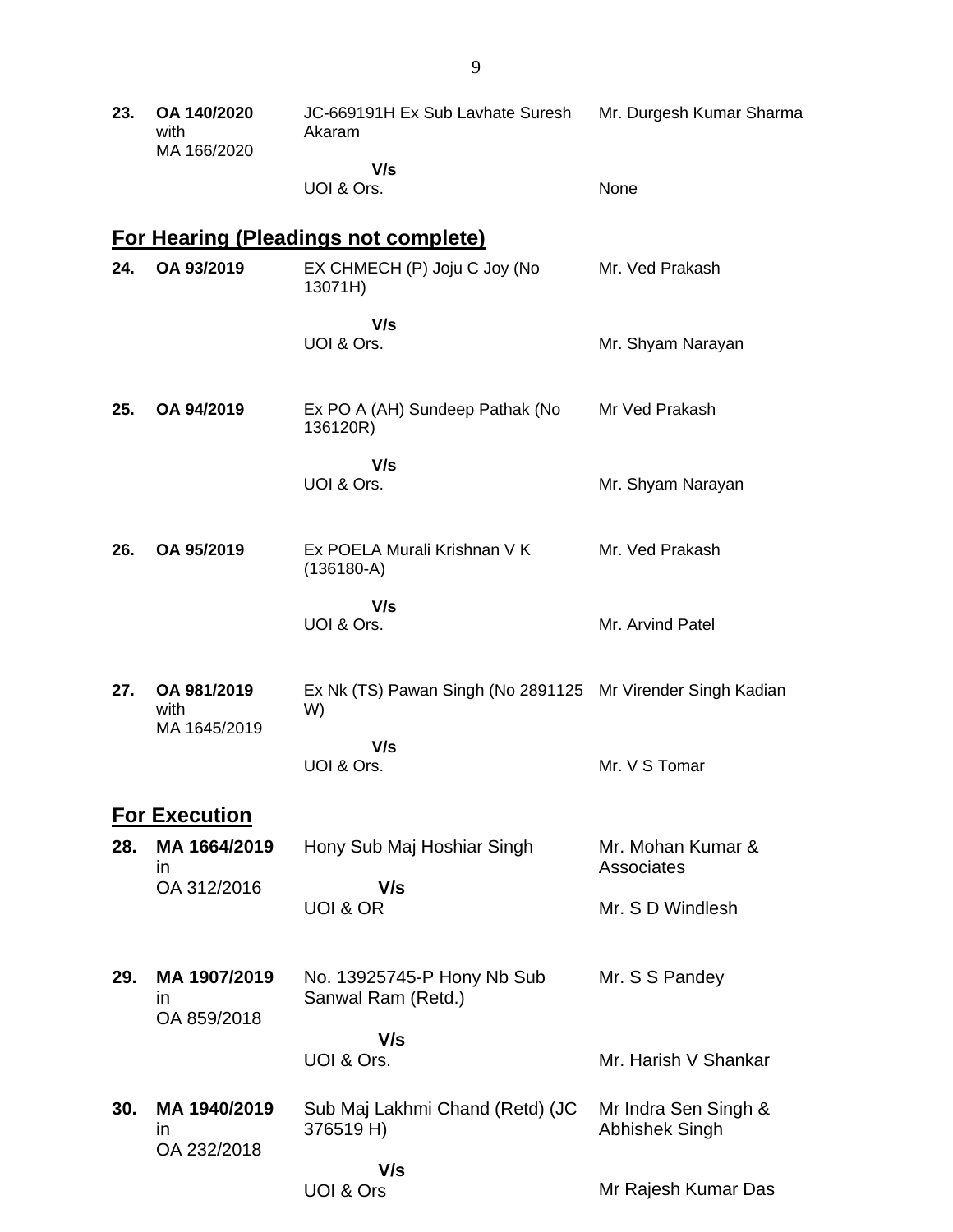| 31. | MA 161/2020<br>in<br>OA 1341/2018 | Sub Maj Prempal Singh (Retd)(JC<br>469618 X)              | Ms Archana Ramesh        |
|-----|-----------------------------------|-----------------------------------------------------------|--------------------------|
|     |                                   | V/s<br>UOI & Ors                                          | Mr. J S Yadav            |
|     | <b>For Orders</b>                 |                                                           |                          |
| 32. | RA 50/2019<br>$\mathsf{I}$        | Mrs Gautami Kumar wd/o Maj<br>Devinder Kumar (TA 40885)   | Mr. Naresh Ghai          |
|     | OA 722/2015                       | V/s<br><b>UOI &amp; Ors</b>                               | Mr. Arvind Patel         |
| 33. | MA 2918/2019<br>$\mathsf{I}$      | UOI & Ors                                                 | Mr AK Gautam             |
|     | OA 142/2019<br>(RB, Lucknow)      | V/s<br>Wg Cdr Puskal Dwivedi (No 27024) Mr. Baljeet Singh |                          |
| 34. | MA 2919/2019<br>ın                | UOI & Ors                                                 | Mr. AK Gautam            |
|     | OA 449/2019<br>(RB, Lucknow)      | V/s<br>Sqn Ldr Megha Punia (No 29302N) Mr. Baljeet Singh  |                          |
| 35. | <b>RA 1/2020</b><br>with          | Subedar Lakshmi Kant Mishra (JC<br>226847L)               | Mr K Ramesh              |
|     | MA 58/2020<br>ın<br>OA 228/2012   | V/s<br>UOI & Ors                                          | Mr JS Yadav              |
|     | <b>Part Heard</b>                 |                                                           |                          |
| 36. | OA 1733/2017                      | IC-16627K Col Devender Kumar<br>Anand (Retd.)             | Mr. S M Dala             |
|     |                                   | V/s<br>UOI & Ors.                                         | Mr Tarunvir Singh Khehar |
|     |                                   | <b>For Hearing (Pleadings are completed)</b>              |                          |

| 37. OA 869/2015 | Col Anil Mahadev Kakade | Mr. T Parshad              |
|-----------------|-------------------------|----------------------------|
|                 | V/s                     | Mr Anil Gautam for R 1-3   |
|                 | UOI & Ors.              | Mr SP Sharma for R 4 & 5 & |
|                 |                         | Harish V Shankar for R-6   |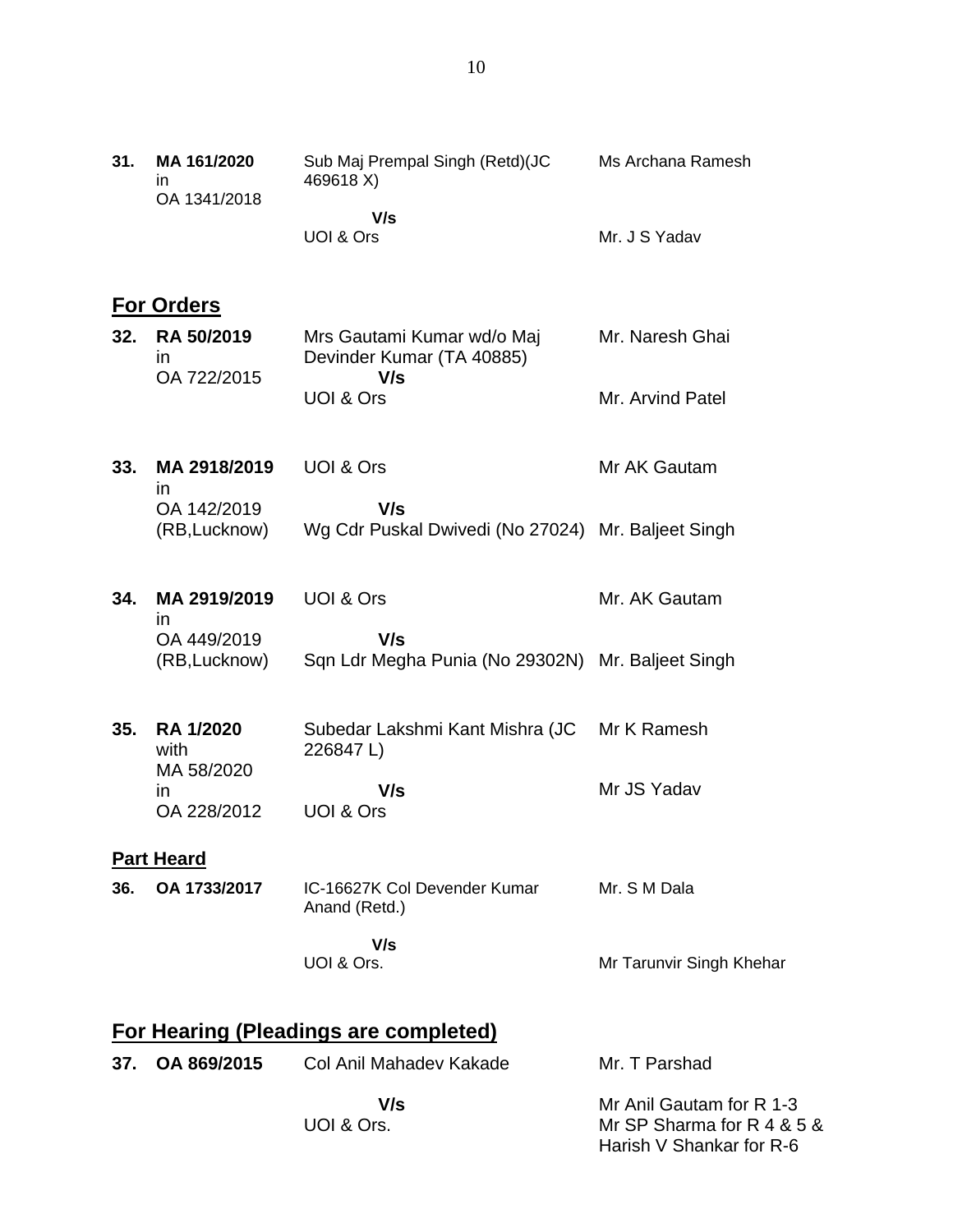| 38.         | OA 36/2016<br>with                  | <b>Smt Tar Kanwar</b>                                                     | Mr. V S Kadian                                                                   |
|-------------|-------------------------------------|---------------------------------------------------------------------------|----------------------------------------------------------------------------------|
|             | MA 16/2016                          | V/s<br>UOI & Ors.                                                         | Mr Shyam Narayan                                                                 |
| 39.         | OA 591/2016<br>with<br>MA 1830/2018 | Lt Col A Prabhakaran<br>V/s                                               | Ms. Malini Poduval & Babita<br>Snat                                              |
|             |                                     | UOI & Ors.                                                                | Mr SD Windlesh                                                                   |
| 40.         | OA 792/2017<br>with                 | Ex Cfn Inder Mohan Kapoor                                                 | Mr. Praveen Kumar                                                                |
|             | MA 635/2017                         | V/s<br>UOI & Ors.                                                         | Mr. S D Windlesh                                                                 |
| 41.         | OA 1037/2017<br>with                | Smt Kitabo Devi                                                           | Ms. Archana Ramesh                                                               |
|             | MA 797/2017                         | V/s<br>UOI & Ors.                                                         | Mr JS Yadav                                                                      |
| 42.         | OA 1593/2017                        | Ex Hav (H/Nb Sub) Parveen Kumar Mr Randhir Singh Kalkal<br>(No.14204565H) |                                                                                  |
|             |                                     | V/s<br>UOI & Ors.                                                         | Mr. Rajesh Kumar Das for R<br>1-3 & Dr. Vijendra Singh<br>Mahndiyan for PCDA (P) |
| <b>WITH</b> |                                     |                                                                           |                                                                                  |
| 43.         | OA 1253/2017                        | Hony Nb Sub BN Upadhyay<br>V/s                                            | Mr SM Dalal                                                                      |
|             |                                     | UOI & Ors.                                                                | Mr Shyam Narayan for R 1-3<br>& Dr. Vijendra Singh<br>Mahndiyan for PCDA (P)     |
| <b>WITH</b> |                                     |                                                                           |                                                                                  |
| 44.         | OA 1750/2017                        | No. 14221598K Ex Hav (Hony Nb<br>Sub) Satish Chander<br>V/s               | Mr J P Sharma                                                                    |
|             |                                     | UOI & Ors.                                                                | Mr. Anil Gautam for R 1-3 &<br>Dr. Vijendra Singh Mahndiyan<br>for PCDA (P)      |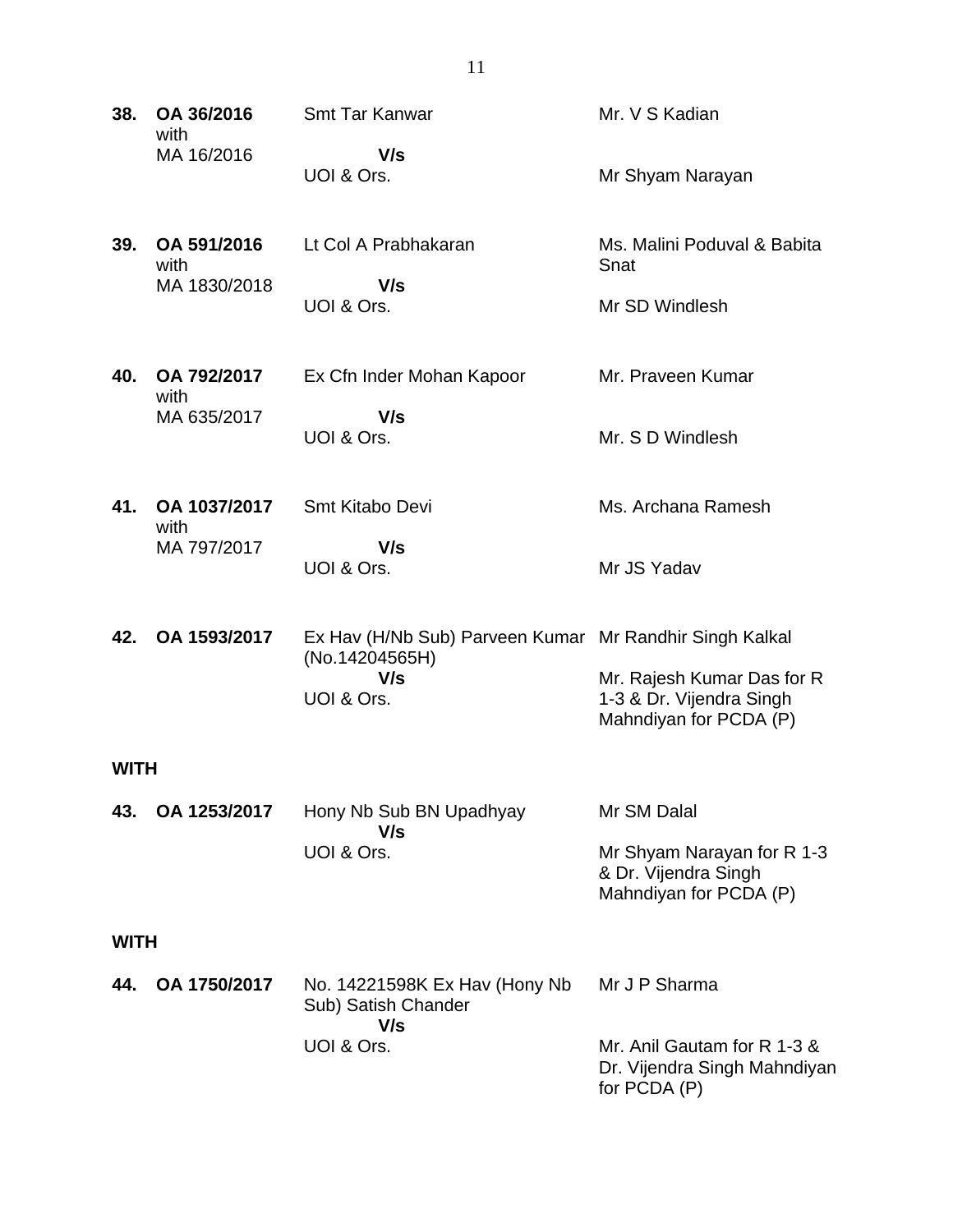| <b>WITH</b> |  |
|-------------|--|
| 45. OA 176  |  |

| 45.         | OA 1760/2017            | Smt Anguri Devi W/o Ex Hav (Hony Mr. JP Sharma<br>Nb Sub) Ranjit Singh Yadav<br>V/s  |                                                                                |  |  |
|-------------|-------------------------|--------------------------------------------------------------------------------------|--------------------------------------------------------------------------------|--|--|
|             |                         | UOI & Ors.                                                                           | Mr JS Yadav for R 1-3 & Dr.<br>Vijendra Singh Mahndiyan for<br>for PCDA (P)    |  |  |
| <b>WITH</b> |                         |                                                                                      |                                                                                |  |  |
| 46.         | OA 1878/2017            | No.13938262-W Ex (Hony Nb Sub) Mr. Praveen Kumar<br>Mutahir Ali<br>V/s<br>UOI & Ors. |                                                                                |  |  |
|             |                         |                                                                                      | Mr Shyam Narayan for R 1-3<br>& Dr. Vijendra Singh<br>Mahndiyan for PCDA (P)   |  |  |
| <b>WITH</b> |                         |                                                                                      |                                                                                |  |  |
| 47.         | OA 2012/2017            | No.15103626K Ex Hony Nb Sub<br>Ram Kishan<br>V/s<br>UOI & Ors.                       | Mr. S M Dalal                                                                  |  |  |
|             |                         |                                                                                      | Ms Jyotsna Kaushik for R 1-3<br>& Dr. Vijendra Singh<br>Mahndiyan for PCDA (P) |  |  |
| 48.         | OA 148/2012             | Lt Col Pankaj Naithani                                                               | Mr. SS Pandey                                                                  |  |  |
|             |                         | V/s<br>UOI & Ors.                                                                    | Mr VS Tomar                                                                    |  |  |
| <b>WITH</b> |                         |                                                                                      |                                                                                |  |  |
| 49.         | OA 180/2012             | Lt Col Prashant Nakra                                                                | Mr. S S Pandey                                                                 |  |  |
|             |                         | V/s<br>UOI & Ors.                                                                    | Mr VS Tomar                                                                    |  |  |
| <b>WITH</b> |                         |                                                                                      |                                                                                |  |  |
| 50.         | OA 284/2012             | Lt Col Krishna Chandra                                                               | Mr. S S Pandey                                                                 |  |  |
|             |                         | V/s<br>UOI & Ors.                                                                    | Mr Prabodh Kumar & Mr Anil<br>Gautam for R-4                                   |  |  |
| 51.         | OA (Appeal)<br>922/2016 | Ex Nk (S/T) Ashok Kumar                                                              | Mr. Raghuvansh Chandra                                                         |  |  |
|             | with<br>MA 438/2019     | V/s<br>Chief of Army Staff & Ors.                                                    | Mr Ashok Chaitanya                                                             |  |  |